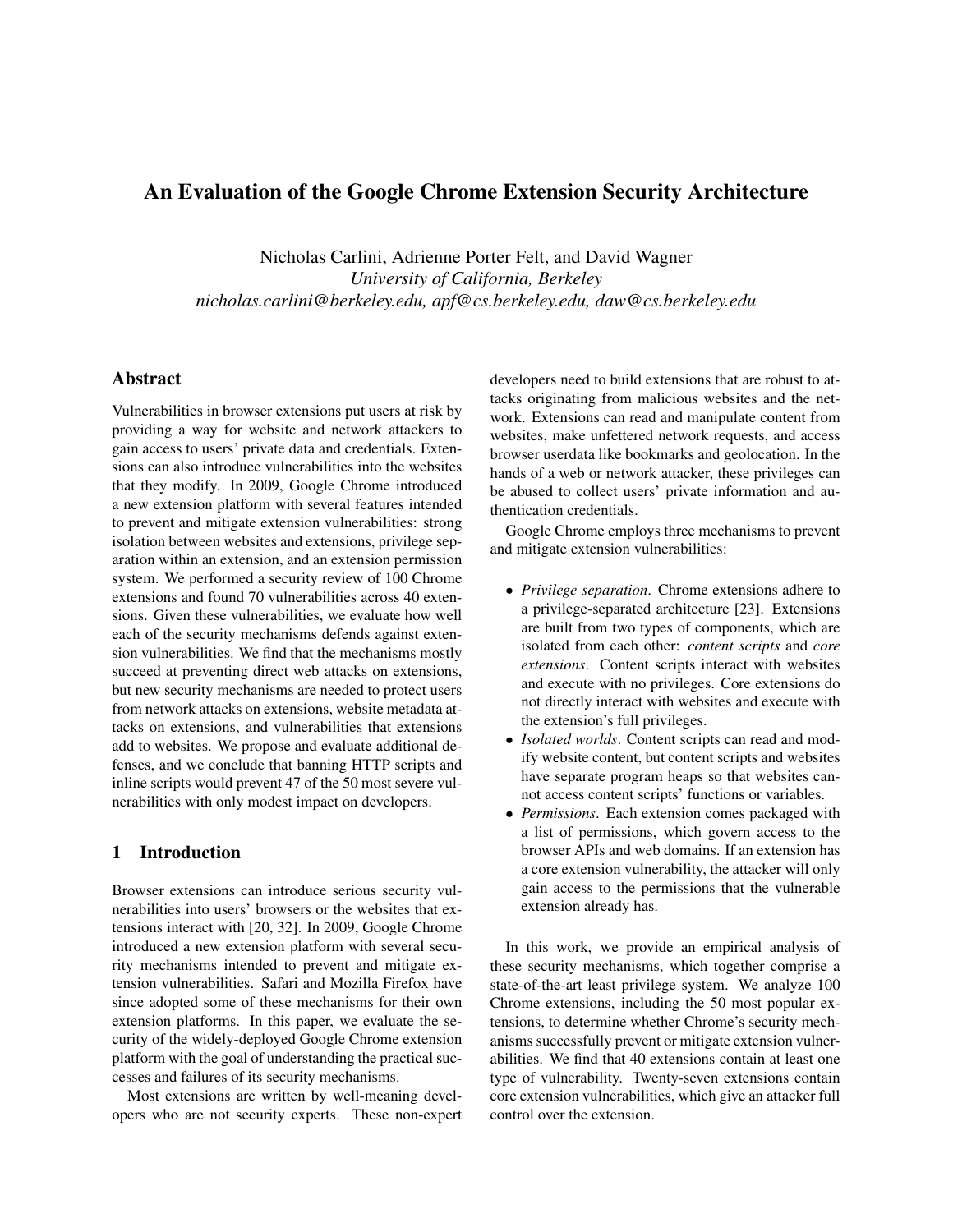Based on this set of vulnerabilities, we evaluate the effectiveness of each of the three security mechanisms. Our primary findings are:

- The isolated worlds mechanism is highly successful at preventing content script vulnerabilities.
- The success of the isolated worlds mechanism renders privilege separation unnecessary. However, privilege separation would protect 62% of extensions if isolated worlds were to fail. In the remaining 38% of extensions, developers either intentionally or accidentally negate the benefits of privilege separation. This highlights that forcing developers to divide their software into components does not automatically achieve security on its own.
- Permissions significantly reduce the severity of half of the core extension vulnerabilities, which demonstrates that permissions are effective at mitigating vulnerabilities in practice. Additionally, dangerous permissions do not correlate with vulnerabilities: developers who write vulnerable extensions use permissions the same way as other developers.

Although these mechanisms reduce the rate and scope of several classes of attacks, a large number of highprivilege vulnerabilities remain.

We propose and evaluate four additional defenses. Our extension review demonstrates that many developers do not follow security best practices if they are optional, so we propose four mandatory bans on unsafe coding practices. We quantify the security benefits and functionality costs of these restrictions on extension behavior. Our evaluation shows that banning inline scripts and HTTP scripts would prevent 67% of the overall vulnerabilities and 94% of the most dangerous vulnerabilities at a relatively low cost for most extensions. In concurrent work, Google Chrome implemented Content Security Policy (CSP) for extensions to optionally restrict their own behavior. Motivated in part by our study [5], future versions of Chrome will use CSP to enforce some of the mandatory bans that we proposed and evaluated.

Contributions. We contribute the following:

- We establish the rate at which extensions contain different types of vulnerabilities, which should direct future extension security research efforts.
- We perform the first large-scale study of the effectiveness of privilege separation when developers who are not security experts are required to use it.
- Although it has been assumed that permissions mitigate vulnerabilities [12, 14, 10], we are the first to evaluate the extent to which this is true in practice.
- We propose and evaluate new defenses. This study partially motivated Chrome's adoption of a new mandatory security mechanism.

## 2 Extension Security Background

## 2.1 Threat Model

In this paper, we focus on non-malicious extensions that are vulnerable to external attacks. Most extensions are written by well-meaning developers who are not security experts. We do not consider malicious extensions; preventing malicious extensions requires completely different tactics, such as warnings, user education, security scans of the market, and feedback and rating systems. Benign-but-buggy extensions face two types of attacks:

• *Network attackers.* People who use insecure networks (e.g., public WiFi hotspots) may encounter network attackers [26, 21]. A network attacker's goal is to obtain personal information or credentials from a target user. To achieve this goal, a network attacker will read and alter HTTP traffic to mount man-in-the-middle attacks. (Assuming that TLS works as intended, a network attacker cannot compromise HTTPS traffic.) Consequently, data and scripts loaded over HTTP may be compromised.

If an extension adds an *HTTP script* – a JavaScript file loaded over HTTP – to itself, a network attacker can run arbitrary JavaScript within the extension's context. If an extension adds an HTTP script to an HTTPS website, then the website will no longer benefit from the confidentiality, integrity, and authentication guarantees of HTTPS. Similarly, inserting HTTP data into an HTTPS website or extension can lead to vulnerabilities if the untrusted data is allowed to execute as code.

• *Web attackers.* Users may visit websites that host malicious content (e.g., advertisements or user comments). A website can launch a cross-site scripting attack on an extension if the extension treats the website's data or functions as trusted. The goal of a web attacker is to gain access to browser userdata (e.g., history) or violate website isolation (e.g., read another site's password).

Extensions are primarily written in JavaScript and HTML, and JavaScript provides several methods for converting strings to code, such as eval and setTimeout. If used improperly, these methods can introduce code injection vulnerabilities that compromise the extension. Data can also execute if it is written to a page as HTML instead of as text, e.g., through the use of document.write or document.body.innerHTML. Extension developers need to be careful to avoid passing unsanitized, untrusted data to these execution sinks.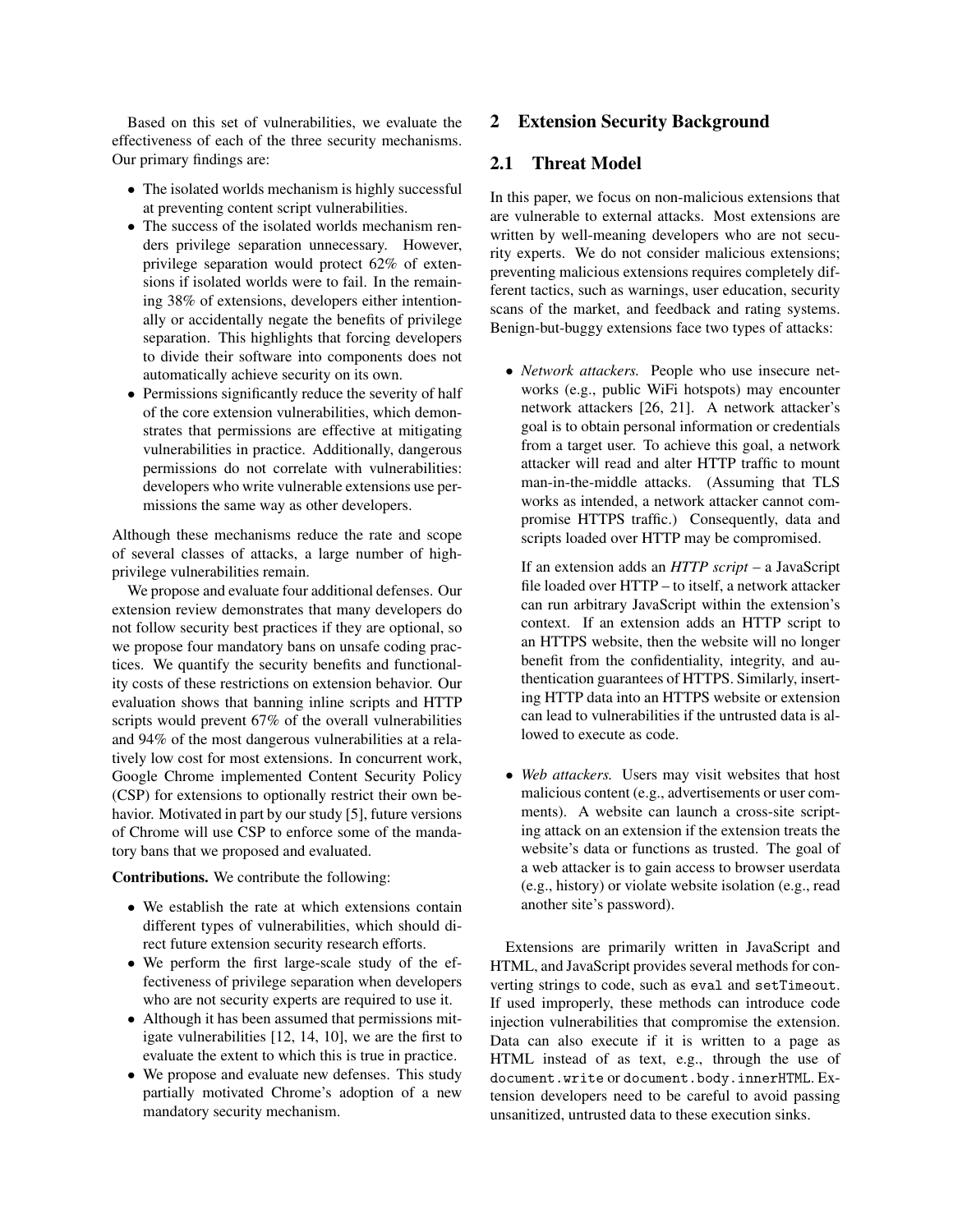

Figure 1: The architecture of a Google Chrome extension.

## 2.2 Chrome Extension Security Model

Many Firefox extensions have publicly suffered from vulnerabilities [20, 32]. To prevent this, the Google Chrome extension platform was designed to protect users from vulnerabilities in benign-but-buggy extensions [4]. It features three primary security mechanisms:

• *Privilege separation.* Every Chrome extension is composed of two types of components: zero or more *content scripts* and zero or one *core extension*. Content scripts read and modify websites as needed. The core extension implements features that do not directly involve websites, including browser UI elements, long-running background jobs, an options page, etc. Content scripts and core extensions run in separate processes, and they communicate by sending structured clones over an authenticated channel. Each website receives its own separate, isolated instance of a given content script. Core extensions can access Chrome's extension API, but content scripts cannot. Figure 1 illustrates the relationship between components in a Chrome extension.

The purpose of this architecture is to shield the privileged part of an extension (i.e., the core extension) from attackers. Content scripts are at the highest risk of attack because they directly interact with websites, so they are low-privilege. The sheltered core extension is higher-privilege. As such, an attack that only compromises a content script does not pose a significant threat to the user unless the attack can be extended across the message-passing channel to the higher-privilege core extension.

1.4% of extensions also include binary plugins in addition to content scripts and core extensions [12]. Binary plugins are native executables and are not protected by any of these security mechanisms. We do not discuss the security of binary plugins in this paper because they are infrequently used and must undergo a manual security review before they can be posted in the Chrome Web Store.

- *Isolated worlds.* The isolated worlds mechanism is intended to protect content scripts from web attackers. A content script can read or modify a website's DOM, but the content script and website have separate JavaScript heaps with their own DOM objects. Consequently, content scripts and websites never exchange pointers. This should make it more difficult for websites to tamper with content scripts.<sup>1</sup>
- *Permissions.* By default, extensions cannot use parts of the browser API that impact users' privacy or security. In order to gain access to these APIs, a developer must specify the desired permissions in a file that is packaged with the extension. For example, an extension must request the bookmarks permission to read or alter the user's bookmarks. Permissions also restrict extensions' use of cross-origin XMLHttpRequests; an extension needs to specify the domains that it wants to interact with. Only the core extension can use permissions. Content scripts cannot invoke browser APIs or make cross-origin XHRs.<sup>2</sup> A content script has only two privileges: it can access the website it is running on, and send messages to its core extension.

Permissions are intended to mitigate core extension vulnerabilities. $3$  An extension is limited to the permissions that its developer requested, so an attacker cannot request new permissions for a compromised extension. Consequently, the severity of a vulnerability in an extension is limited to the API calls and domains that the permissions allow.

<sup>1</sup>Although isolated worlds separates websites from content scripts, it not a form of privilege separation; privilege separation refers to techniques that isolate parts of the same application from each other.

<sup>&</sup>lt;sup>2</sup>In newer versions of Chrome, content scripts can make crossorigin XHRs. However, this was not permitted at the time of our study.

<sup>&</sup>lt;sup>3</sup>Extension permissions are shown to users during installation, so they may also have a role in helping users avoid malicious extensions; however, we focus on benign-but-buggy extensions in this work.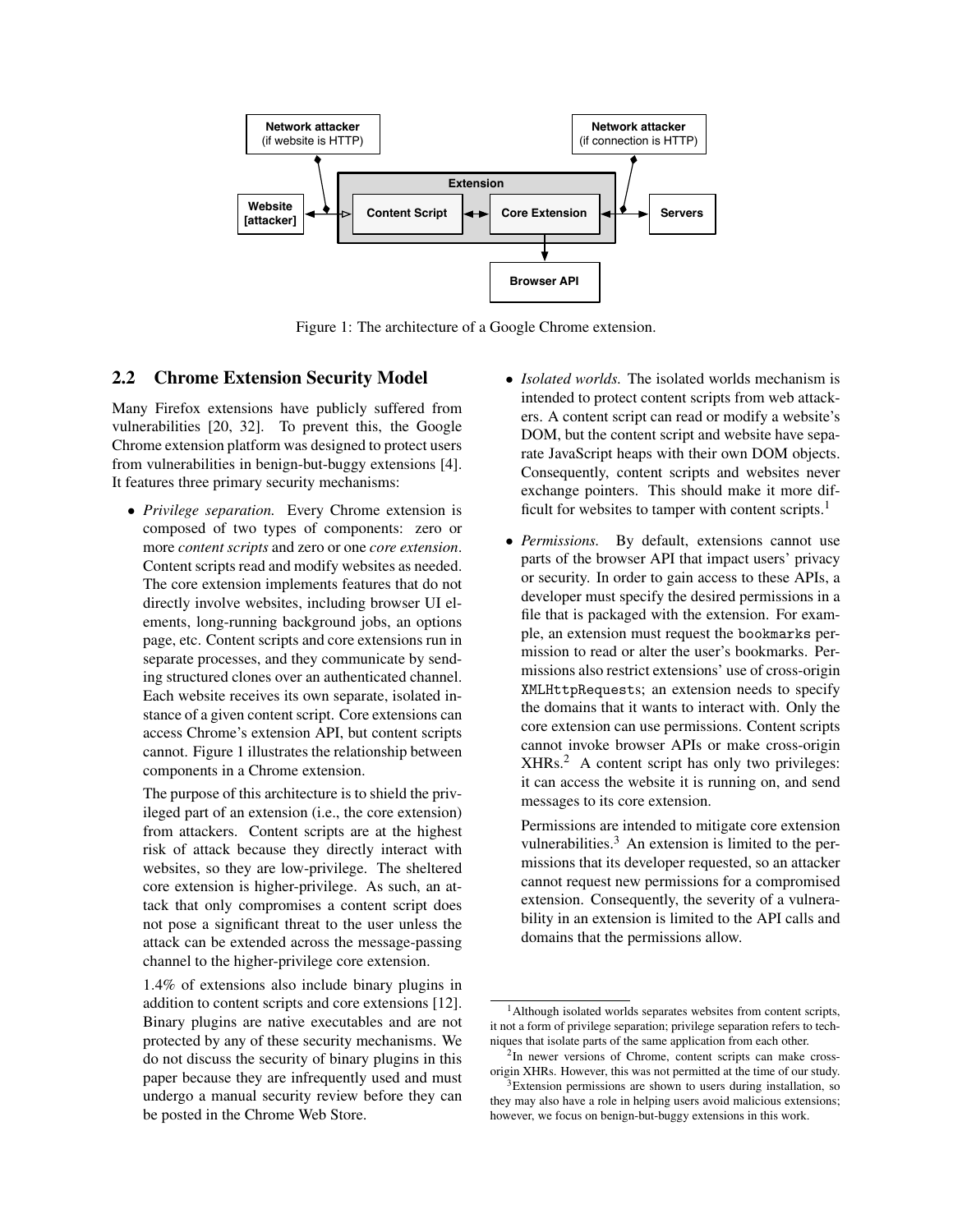Google Chrome was the first browser to implement privilege separation, isolated worlds, and permissions for an extension system. These security mechanisms were intended to make Google Chrome extensions safer than Mozilla Firefox extensions or Internet Explorer browser helper objects [4]. Subsequently, Safari adopted an identical extension platform, and Mozilla Firefox's new Addon SDK (Jetpack) privilege-separates extension modules. All of our study findings are directly applicable to Safari's extension platform, and the privilege separation evaluation likely translates to Firefox's Add-on SDK.

Contemporaneously with our extension review, the Google Chrome extension team began to implement a fourth security mechanism: *Content Security Policy (CSP)* for extensions. CSP is a client-side HTML policy system that allows website developers to restrict what types of scripts can run on a page [29]. It is intended to prevent cross-site scripting attacks by blocking the execution of scripts that have been inserted into pages. By default, CSP disables inline scripts: JavaScript will not run if it is in a link, between <script> tags, or in an event handler. The page's policy can specify a set of trusted servers, and only scripts from these servers will execute. Consequently, any attacker that were to gain control of a page would only be able to add code from the trusted servers (which should not lead to harm). CSP can also restrict the use of eval, XHR, and iframes. In Chrome, CSP applies to extensions' HTML pages [28].

### 3 Extension Security Review

We reviewed 100 Google Chrome extensions from the official directory. This set is comprised of the 50 most popular extensions and 50 randomly-selected extensions from June 2011.<sup>4</sup> Section 3.1 presents our extension review methodology. Our security review found that 40% of the extensions contain vulnerabilities, and Section 3.2 describes the vulnerabilities. Section 3.3 presents our observation that 31% of developers do not follow even the simplest security best practices. We notified most of the authors of vulnerable extensions (Section 3.4).

#### 3.1 Methodology

We manually reviewed the 100 selected extensions, using a three-step security review process:

1. *Black-box testing.* We exercised each extension's user interface and monitored its network traffic to observe inputs and behavior. We looked for instances of network data being inserted into the DOM of a page. After observing an extension, we inserted malicious data into its network traffic (including the websites it interacts with) to test potential vulnerabilities.

- 2. *Source code analysis.* We examined extensions' source code to determine whether data from an untrusted source could flow to an execution sink. After manually reviewing the source code, we used grep to search for any additional sources or sinks that we might have missed. For sources, we looked for static and dynamic script insertion, XMLHttpRequests, cookies, bookmarks, and reading websites' DOMs. For sinks, we looked for uses of eval, setTimeout, document.write, innerHTML, etc. We then manually traced the call graph to find additional vulnerabilities.
- 3. *Holistic testing.* We matched extensions' source code to behaviors we identified during black-box testing. With our combined knowledge of an extension's source code, network traffic, and user interface, we attempted to identify any additional behavior that we had previously missed.

We then verified that all of the vulnerabilities could occur in practice by building attacks. Our goal was to find all vulnerabilities in every extension.

During our review, we looked for three types of vulnerabilities: vulnerabilities that extensions add to websites (e.g., HTTP scripts on HTTPS websites), vulnerabilities in content scripts, and vulnerabilities in core extensions. Some content script vulnerabilities may also be core extension vulnerabilities, depending on the extensions' architectures. Core extension vulnerabilities are the most severe because the core is the most privileged extension component. We do not report vulnerabilities if the potential attacker is a trusted website (e.g., https://mail.google.com) and the potentially malicious data is not user-generated; we do not believe that well-known websites are likely to launch web attacks.

After our manual review, we applied a well-known commercial static analysis tool to six extensions, with custom rules. However, our manual review identified significantly more vulnerabilities, and the static analysis tool did not find any additional vulnerabilities because of limitations in its ability to track strings. Prior research has similarly found that a manual review by experts uncovers more bugs than static analysis tools [30]. Our other alternative, VEX [3], was not built to handle several of the types of attacks that we reviewed. Consequently, we did not pursue static analysis further.

<sup>4</sup>We excluded four extensions because they included binary plugins; they were replaced with the next popular or random extensions. The directory's popularity metric is primarily based on the number of users.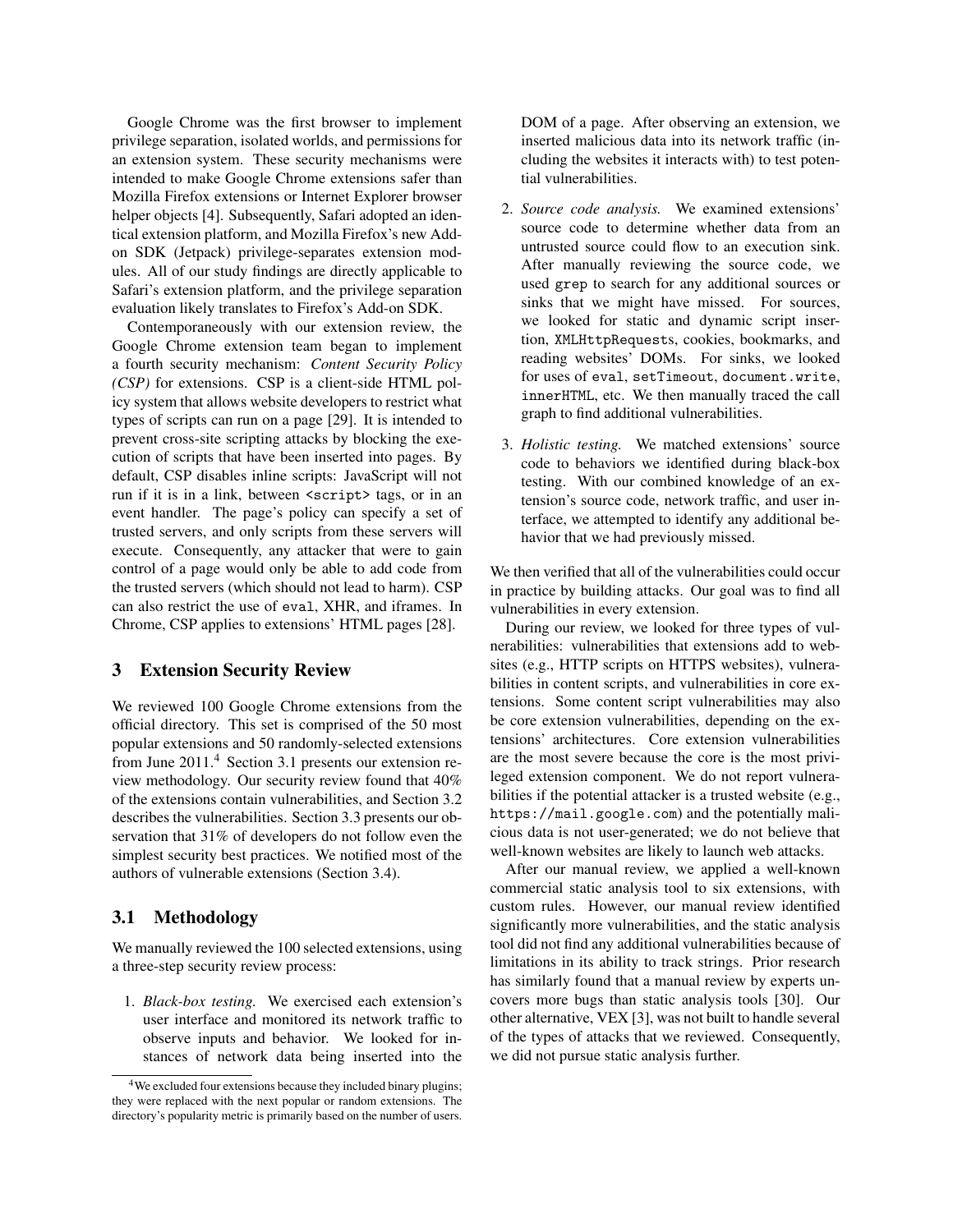| <b>Vulnerable Component</b> | Web<br>Attacker | <b>Network</b><br><b>Attacker</b> |
|-----------------------------|-----------------|-----------------------------------|
| Core extension              |                 | 50                                |
| Content script              | 3               |                                   |
| Website                     | h               | 14                                |

Table 1: 70 vulnerabilities, by location and threat model.

| <b>Vulnerable Component</b> | <b>Popular</b> | Random | Total |
|-----------------------------|----------------|--------|-------|
| Core extension              | 12             | 15     | 27    |
| Content script              |                |        |       |
| Website                     | 11             |        |       |
| Any                         | 22.            | 18     |       |

Table 2: The number of extensions with vulnerabilities, of 50 popular and 50 randomly-selected extensions.

### 3.2 Vulnerabilities

We found 70 vulnerabilities across 40 extensions. The appendix identifies the vulnerable extensions. Table 1 categorizes the vulnerabilities by the location of the vulnerability and the type of attacker that could exploit it. More of the vulnerabilities can be leveraged by a network attacker than by a web attacker, which reflects the fact that two of the Chrome extension platform's security measures were primarily designed to prevent web attacks. A bug may be vulnerable to both web and network attacks; we count it as a single vulnerability but list it in both categories in Table 1 for illustrative purposes.

The vulnerabilities are evenly distributed between popular and randomly-selected extensions. Table 2 shows the distribution. Although popular extensions are more likely to be professionally written, this does not result in a lower vulnerability rate in the set of popular extensions that we examined. We hypothesize that popular extensions have more complex communication with websites and servers, which increases their attack surface and neutralizes the security benefits of having been professionally developed. The most popular vulnerable extension had 768,154 users in June 2011.

## 3.3 Developer Security Effort

Most extension developers are not security experts. However, there are two best practices that a securityconscious extension developer can follow without any expertise. First, developers can use HTTPS instead of HTTP when it is available, to prevent a network attacker from inserting data or code into an extension. Second, developers can use innerText instead of innerHTML when adding untrusted, non-HTML data to a page; innerText does not allow inline scripts to execute. We evaluate developers' use of these best practices in order to determine how security-conscious they are.

We find that 31 extensions contain at least one vulnerability that was caused by not following these two simple best practices. This demonstrates that a substantial fraction of developers do not make use of optional security mechanisms, even if the security mechanisms are very simple to understand and use. As such, we advocate mandatory security mechanisms that force developers to follow best security practices (Section 7).

## 3.4 Author Notification

We disclosed the extensions' vulnerabilities to all of the developers that we were able to contact. We found contact information for 80% of the vulnerable extensions.<sup>5</sup> Developers were contacted between June and September 2011, depending on when we completed each review. We sent developers follow-up e-mails if they did not respond to our initial vulnerability disclosure within a month.

Of the 32 developers that we contacted, 19 acknowledged and fixed the vulnerabilities in their extensions, and 7 acknowledged the vulnerabilities but have not completely fixed them as of February 7, 2012. Two of the un-patched extensions are official Google extensions. As requested, we provided guidance on how the security bugs could be fixed. None of the developers disputed the legitimacy of the vulnerabilities, although one developer argued that a vulnerability was too difficult to fix.

The appendix identifies the extensions that have been fixed. However, the "fixed" extensions are not necessarily secure despite our review. While checking on the status of vulnerabilities, we discovered that developers of several extensions have introduced new security vulnerabilities that were not present during our initial review. We do not discuss the new vulnerabilities in this paper.

#### 4 Evaluation of Isolated Worlds

The isolated worlds mechanism is intended to protect content scripts from malicious websites, including otherwise-benign websites that have been altered by a network attacker. We evaluate whether the isolated worlds mechanism is sufficient to protect content scripts from websites. Our security review indicates that isolated worlds largely succeeds: only 3 of the 100 extensions have content script vulnerabilities, and only 2 of the vulnerabilities allow arbitrary code execution.

Developers face four main security challenges when writing extensions that interact with websites. We discuss whether and how well the isolated worlds mechanism helps prevent these vulnerability classes.

<sup>5</sup>For the remaining 20%, contact information was unavailable, the extension had been removed from the directory, or we were unable to contact the developer in a language spoken by the developer.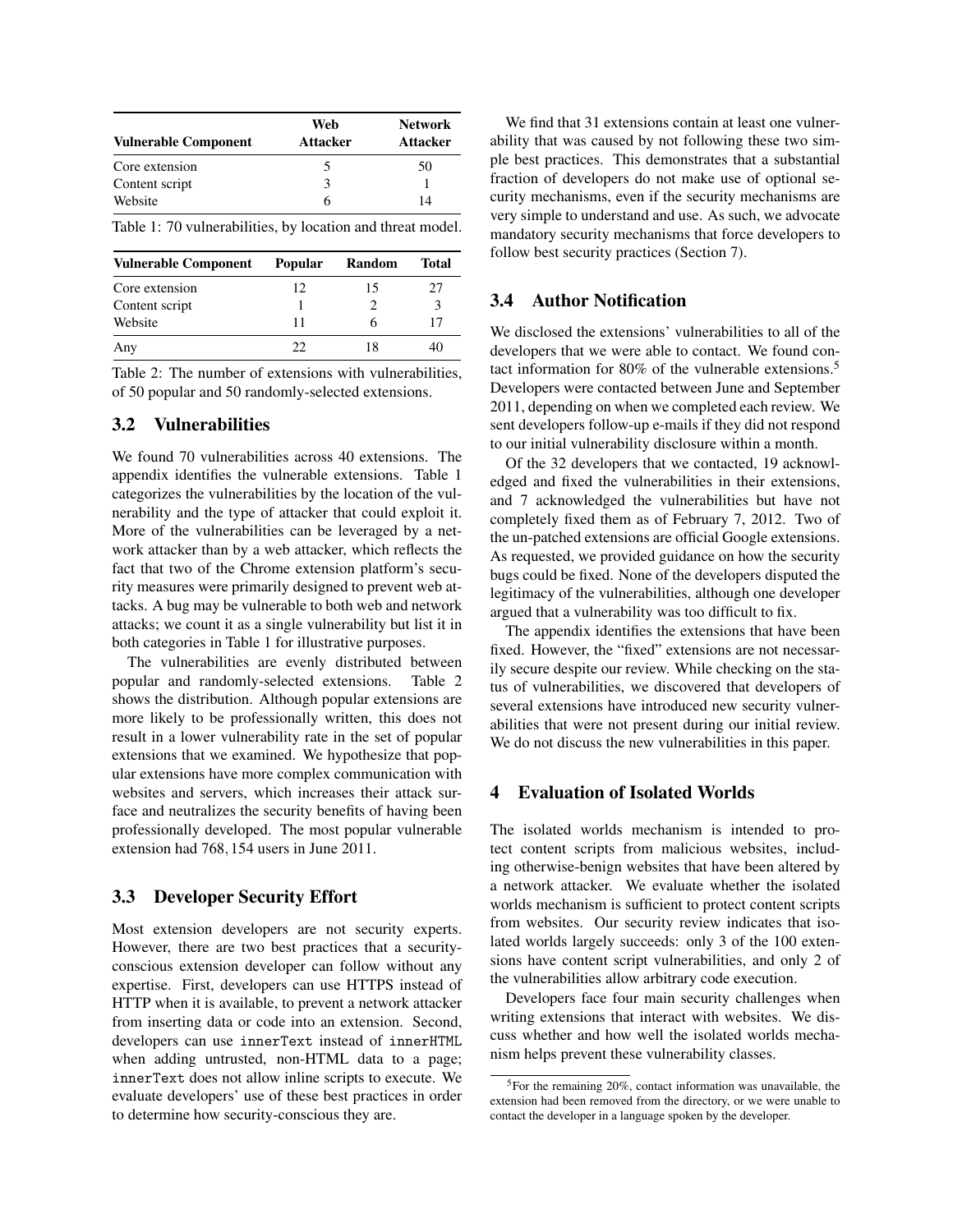Data as HTML. One potential web development mistake is to insert untrusted data as HTML into a page, thereby allowing untrusted data to run as code. The isolated worlds mechanism mitigates this type of error in content scripts. When a content script inserts data as HTML into a website, any scripts in the data are executed within the website's isolated world instead of the extension's. This means that an extension can read data from a website's DOM, edit it, and then re-insert it into the page without introducing a content script vulnerability. Alternately, an extension can copy data from one website into another website. In this case, the extension will have introduced a vulnerability into the edited website, but the content script itself will be unaffected.

We expect that content scripts would exhibit a higher vulnerability rate if the isolated worlds mechanism did not mitigate data-as-HTML bugs. Six extensions' content scripts contained data-as-HTML errors that resulted in web site vulnerabilities, instead of the more-dangerous content script vulnerabilities. Furthermore, we found that 20 of the 50 (40%) core extension vulnerabilities are caused by inserting untrusted data into HTML; core extensions do not have the benefit of the isolated worlds mechanism to ameliorate this class of error. Since it is unlikely that developers exercise greater caution when writing content scripts than when writing core extensions, we conclude that the isolated worlds mechanism reduces the rate of content script vulnerabilities by mitigating data-as-HTML errors.

Eval. Developers can introduce vulnerabilities into their extensions by using eval to execute untrusted data. If an extension reads data from a website's DOM and evals the data in a content script, the resulting code will run in the content script's isolated world. As such, the isolated worlds mechanism does not prevent or mitigate vulnerabilities due to the use of eval in a content script.

We find that relatively few developers use eval, possibly because its use has been responsible for well-known security problems in the past [8, 27]. Only 14 extensions use eval or equivalent constructs to convert strings to code in their content scripts, and most of those use it only once in a library function. However, we did find two content script vulnerabilities that arise because of an extension's use of eval in its content script. For example, the *Blank Canvas Script Handler* extension can be customized with supplemental scripts, which the extension downloads from a website and evals in a content script. Although the developer is intentionally running data from the website as code, the integrity of the HTTP website that hosts the supplemental scripts could be compromised by a network attacker.

Click Injection. Extensions can register event handlers for DOM elements on websites. For example, an extension might register a handler for a button's onClick event. However, extensions cannot differentiate between events that are triggered by the user and events that are generated by a malicious web site. A website can launch a click injection attack by invoking an extension's event handler, thereby tricking the extension into performing an action that was not requested by the user. Although this attack does not allow the attacker to run arbitrary code in the vulnerable content script, it does allow the website to control the content script's behavior.

The isolated worlds mechanism does not prevent or mitigate click injection attacks at all. However, the attack surface is small because relatively few extensions register event handlers for websites' DOM elements. Of the 17 extensions that register event handlers, most are for simple buttons that toggle UI state. We observed only one click injection vulnerability, in the *Google Voice* extension. The extension changes phone numbers on websites into links. When a user clicks a phone number link, Google Voice inserts a confirmation dialog onto the DOM of the website to ensure that the user wants to place a phone call. Google Voice will place the call following the user's confirmation. However, a malicious website could fire the extension's event handlers on the link and confirmation dialog, thereby placing a phone call from the user's Google Voice account without user consent.

Prototypes and Capabilities. In the past, many vulnerabilities due to prototype poisoning and capability leaks have been observed in bookmarklets and Firefox extensions [20, 32, 2]. The isolated worlds mechanism provides heap separation, which prevents both of these types of attacks. Regardless of developer behavior, these attacks are not possible in Chrome extensions as long as the isolation mechanism works correctly.

Based on our security review, the isolated worlds mechanism is highly effective at shielding content scripts from malicious websites. It mitigates data-as-HTML errors, which we found were very common in the Chrome extensions that we reviewed. Heap separation also prevents prototype poisoning and capability leaks, which are common errors in bookmarklets and Firefox extensions. Although the isolated worlds mechanism does not prevent click injection or eval-based attacks, we find that developers rarely make these mistakes. We acknowledge that our manual review could have missed some content script vulnerabilities. However, we find it unlikely that we could have missed many, given our success at finding the same types of vulnerabilities in core extensions. We therefore conclude that the isolated worlds mechanism is effective, and other extension platforms should implement it if they have not yet done so.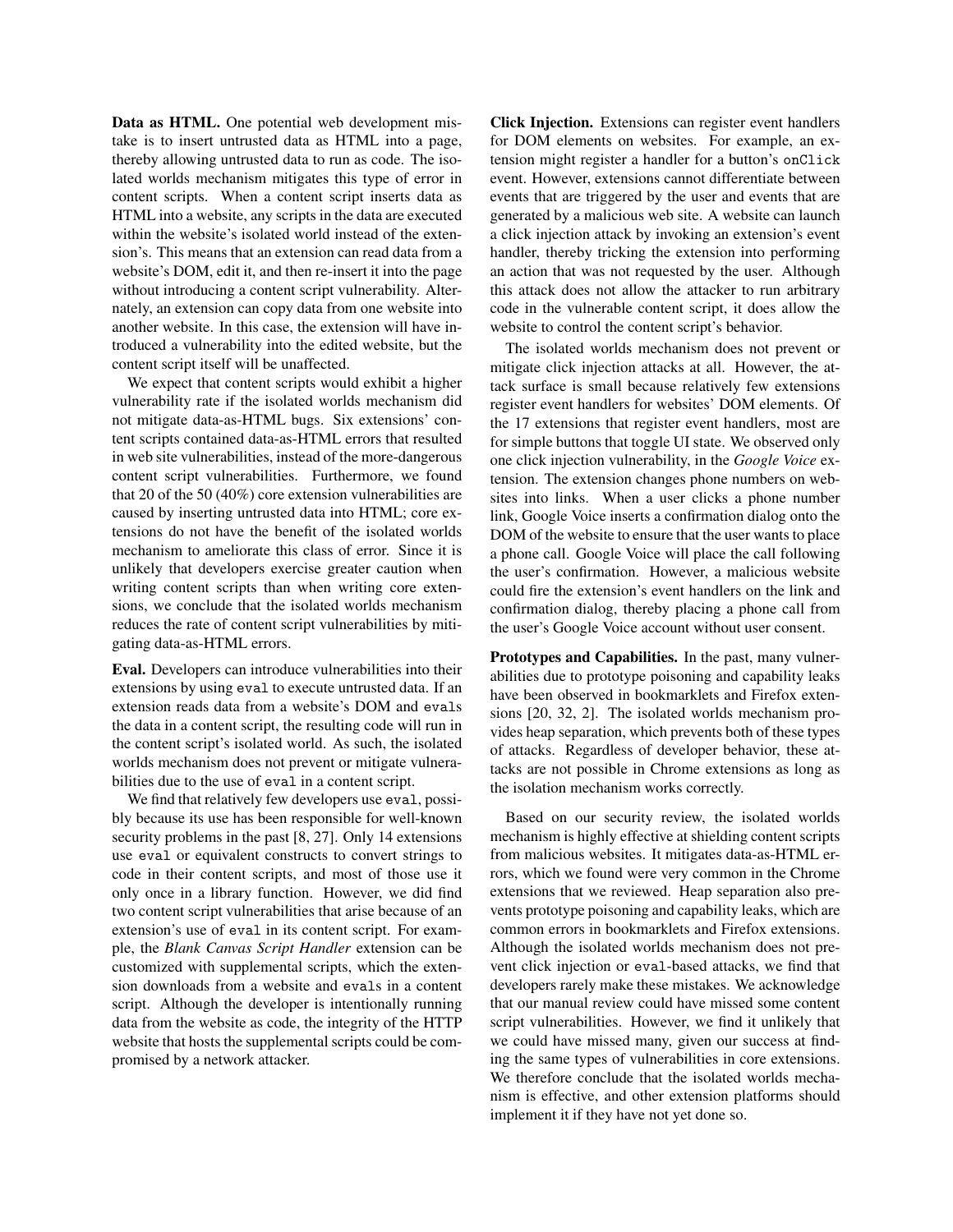### 5 Evaluation of Privilege Separation

Privilege separation is intended to shield the privileged core extension from attacks. The isolated worlds mechanism serves as the first line of defense against malicious websites, and privilege separation is supposed to protect the core extension when isolated worlds fails. We evaluate the effectiveness of extension privilege separation and find that, although it is unneeded, it would be partially successful at accomplishing its purpose if the isolated worlds mechanism were to fail.

## 5.1 Cross-Component Vulnerabilities

Some developers give content scripts access to core extension permissions, which removes the defense-indepth benefits of privilege separation. We evaluate the impact of developer behavior on the effectiveness of extension privilege separation.

Vulnerable Content Scripts. The purpose of privilege separation is to limit the impact of content script vulnerabilities. Even if a content script is vulnerable, privilege separation should prevent an attacker from executing code with the extension's permissions. We identified two extensions with content script vulnerabilities that permit arbitrary code execution; these two extensions could benefit from privilege separation.

Despite privilege separation, both of the vulnerabilities yield access to some core extension privileges. The vulnerable content scripts can send messages to their respective core extensions, requesting that the core extensions exercise their privileges. In both extensions, the core extension makes arbitrary XHRs on behalf of the content script and returns the result to the content script. This means that the two vulnerable content scripts could trigger arbitrary HTTP XHRs even though content scripts should not have access to a cross-origin XMLHttpRequest object. These vulnerable extensions represent a partial success for privilege separation because the attacker cannot gain full privileges, but also a partial failure because the attacker can gain the ability to make cross-origin XHRs.

Hypothetical Vulnerabilities. Due to the success of the isolated worlds mechanism, our set of vulnerabilities only includes two extensions that need privilege separation as a second line of defense. To expand the scope of our evaluation of privilege separation, we explore a hypothetical scenario: if the currently-secure extensions' content scripts had vulnerabilities, would privilege separation mitigate these vulnerabilities?

Of the 98 extensions that do not have content script vulnerabilities, 61 have content scripts. We reviewed the message passing boundary between these content scripts

| <b>Permissions</b>                      | <b>Number of Scripts</b> |
|-----------------------------------------|--------------------------|
| All of the extension's permissions      |                          |
| Partial: Cross-origin XHRs <sup>2</sup> | Q                        |
| Partial: Tab control                    |                          |
| Partial: Other                          |                          |

Table 3: 61 extensions have content scripts that do not have code injection vulnerabilities. If an attacker were hypothetically able to compromise the content scripts, these are the permissions that the attacker could gain access to via the message-passing channel with the cores.

and their core extensions. We determined that 38% of content scripts can leverage communication with their core extensions to abuse some core extension privileges: 4 extensions' content scripts can use all of their cores' permissions, and 19 can use some of their cores' permissions. Table 3 shows which permissions attackers would be able to obtain via messages if they were able to compromise the content scripts. This demonstrates that privilege separation could be a relatively effective layer of defense, if needed: we can expect that privilege separation would be effective at limiting the damage of a content script vulnerability 62% of the time.

*Example.* The *AdBlock* extension allows its content script to execute a set of pre-defined functions in the core extension. To do this, the content script sends a message to the core extension. A string in the message is used to index the window object, allowing the content script to select a pre-defined function to run. Unfortunately, this also permits arbitrary code execution because the window object provides access to eval. As such, a compromised content script would have unfettered access to the core extension's permissions.

*Example.* A bug in the *Web Developer* extension unintentionally grants its content script full privileges. Its content script can post small notices to the popup page, which is part of the core extension. The notices are inserted using innerHTML. The notices are supposed to be text, but a compromised content script could send a notice with an inline script that would execute in the popup page with full core extension permissions.

## 5.2 Web Site Metadata Vulnerabilities

The Chrome extension platform applies privilege separation with the expectation that malicious website data will first enter an extension via a vulnerable content script. However, it is possible for a website to attack a core extension without crossing the privilege separation boundary. Website-controlled metadata such as titles and URLs can be accessed by the core extension through browser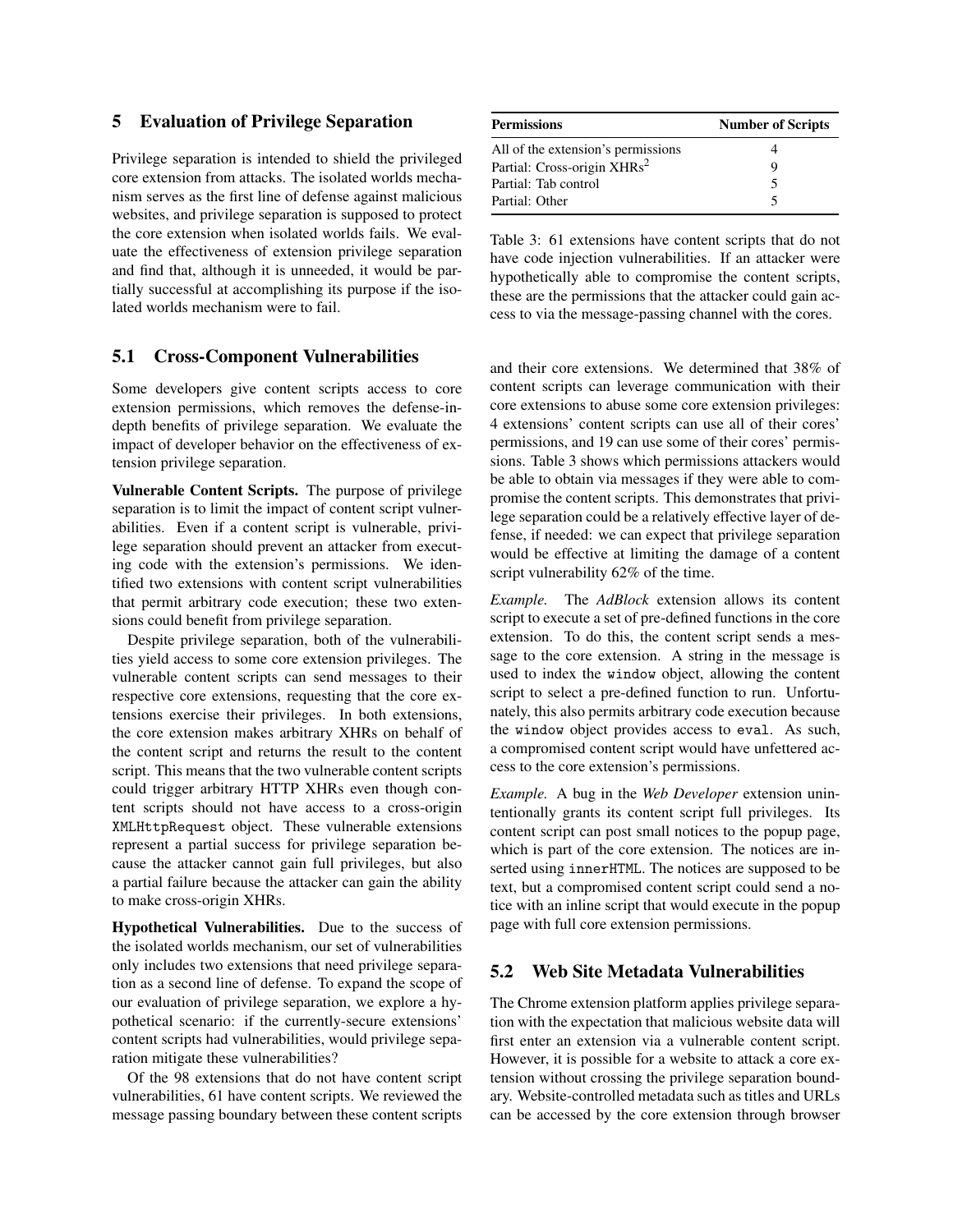| <b>Type</b>      | <b>Vulnerabilities</b> |
|------------------|------------------------|
| Website content  | 2                      |
| Website metadata | 5                      |
| <b>HTTP XHR</b>  | 16                     |
| HTTP script      | 28                     |
| Total            | 50                     |

Table 4: The types of core extension vulnerabilities.

managers (e.g., the history, bookmark, and tab managers). This metadata may include inline scripts, and mishandled metadata can lead to a core extension vulnerability. Website metadata does not flow through content scripts, so privilege separation does not impede it. We identified five vulnerabilities from metadata that would allow an attacker to circumvent privilege separation.

*Example.* The *Speeddial* extension replicates Chrome's built-in list of recently closed pages. Speeddial keeps track of the tabs opened using the tabs manager and does not sanitize the titles of these pages before adding them to the HTML of one of its core extension pages. If a title were to contain an inline script, it would execute with the core extension's permissions.

#### 5.3 Direct Network Attacks

Privilege separation is intended to protect the core extension from web attackers and HTTP websites that have been compromised by network attackers. However, the core extension may also be subject to direct network attacks. Nothing separates a core extension from code in HTTP scripts or data in HTTP XMLHttpRequests. HTTP scripts in the core extension give a network attacker the ability to execute code with the extension's full permissions, and HTTP XHRs cause vulnerabilities when extensions allow the HTTP data to execute.

Direct network attacks comprise the largest class of core extension vulnerabilities, as Table 4 illustrates. Of the 50 core extension vulnerabilities, 44 vulnerabilities (88%) stem from HTTP scripts or HTTP XMLHttpRequests, as opposed to website data. For example, many extensions put the HTTP version of the Google Analytics script in the core extension to track which of the extensions' features are used.

*Example.* Google Dictionary allows a user to look up definitions of words by double clicking on a word. The desired definition is fetched by making a HTTP request to google.com servers. The response is inserted into one of the core extension's pages using innerHTML. A network attacker could modify the response to contain malicious inline scripts, which would then execute as part of the privileged core extension page.

### 5.4 Implications

The isolated worlds mechanism is so effective at protecting content scripts from websites that privilege separation is rarely needed. As such, privilege separation is used to address a threat that almost does not exist, at the cost of increasing the complexity and performance overhead of extensions. (Privilege separation requires an extra process for each extension, and communication between content scripts and core extensions is IPC.) We find that network attackers are the real threat to core extension security, but privilege separation does not mitigate or prevent these attacks. This shows that although privilege separation can be a powerful security mechanism [23], its placement within an overall system is an important determining factor of its usefulness.

Our study also has implications for the use of privilege separation in other contexts. All Chrome extension developers are required to privilege separate their extensions, which allows us to evaluate how well developers who are not security experts use privilege separation. We find that privilege separation would be fairly effective at preventing web attacks in the absence of isolated worlds: privilege separation would fully protect 62% of core extensions. However, in more than a third of extensions, developers created message passing channels that allow low-privilege code to exploit high-privilege code. This demonstrates that forcing developers to privilege separate their software will improve security in most cases, but a significant fraction of developers will accidentally or intentionally negate the benefits of privilege separation. Mandatory privilege separation could be a valuable line of defense for another platform, but it should not be relied on as the only security mechanism; it should be coupled with other lines of defense.

#### 6 Evaluation of the Permission System

The Chrome permission system is intended to reduce the severity of core extension vulnerabilities. If a website or network attacker were to successfully inject malicious code into a core extension, the severity of the attack would be limited by the extension's permissions. However, permissions will not mitigate vulnerabilities in extensions that request many dangerous permissions. We evaluate the extent to which permissions mitigate the core extension vulnerabilities that we found.

Table 5 lists the permissions that the vulnerable extensions request. Ideally, each permission should be requested infrequently. We find that 70% of vulnerable extensions request the tabs permission; an attacker with access to the tabs API can collect a user's browsing history or redirect pages that a user views. Fewer than half of extensions request each of the other permissions.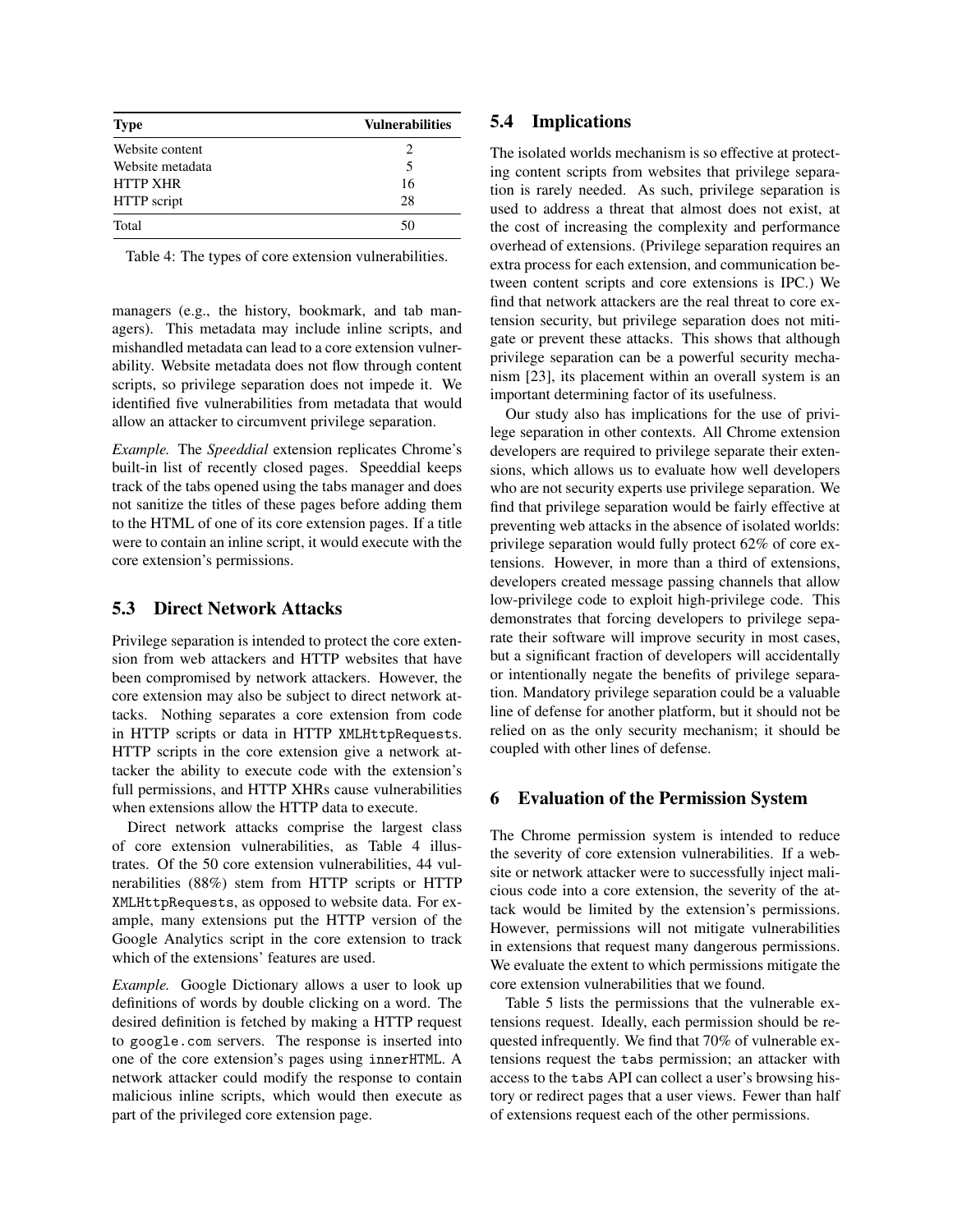| <b>Permissions</b>      | <b>Times Requested</b> | <b>Percentage</b> |  |
|-------------------------|------------------------|-------------------|--|
| tabs (browsing history) | 19                     | 70%               |  |
| all HTTP domains        | 12                     | 44%               |  |
| all HTTPS domains       | 12                     | 44%               |  |
| specific domains        | 10                     | 37%               |  |
| notifications           | 5                      | 19%               |  |
| <b>bookmarks</b>        | 4                      | 15%               |  |
| no permissions          | 4                      | 15%               |  |
| cookies                 | 3                      | 11%               |  |
| geolocation             |                        | $4\%$             |  |
| context menus           |                        | $4\%$             |  |
| unlimited storage       |                        | 4%                |  |

Table 5: The permissions that are requested by the 27 extensions with core extension vulnerabilities.



Figure 2: The 27 extensions with core vulnerabilities, categorized by the severity of their worst vulnerabilities.

To summarize the impact of permissions on extension vulnerabilities, we categorized all of the vulnerabilities by attack severity. We based our categorization on the Firefox Security Severity Ratings [1], which has been previously used to classify extension privileges [4]:

- *Critical*: Leaks the permission to run arbitrary code on the user's system
- *High*: Leaks permissions for the DOM of all HTTP(S) websites
- *Medium*: Leaks permissions for private user data (e.g., history) or the DOM of specific websites that contain financial or important personal data (e.g., https://\*.google.com/\*)
- *Low*: Leaks permissions for the DOM of specific websites that do not contain sensitive data (e.g., http://\*.espncricinfo.com) or permissions that can be used to annoy the user (e.g., fill up storage or make notifications)
- *None*: Does not leak any permissions

We did not find any critically-vulnerable extensions. This is a consequence of our extension selection methodology: we did not review any extensions with binary plugins, which are needed to obtain critical privileges.

Figure 2 categorizes the 27 vulnerable extensions by their most severe vulnerabilities. In the absence of a permission system, all of the vulnerabilities would give an attacker access to all of the browser's privileges (i.e., critical privileges). With the permission system, less than half of the vulnerable extensions yield access to highseverity permissions. As such, our study demonstrates that the permission system successfully limits the severity of most vulnerabilities.

We hypothesized that permissions would positively correlate with vulnerabilities. Past work has shown that many extensions are over-permissioned [12, 14], and we thought that developers who are unwilling to follow security best practices (e.g., use HTTPS) would be unwilling to take the time to specify the correct set of permissions. This would result in vulnerable extensions requesting dangerous permissions at a higher rate. However, we do not find any evidence of a positive correlation between vulnerabilities and permissions. The 27 extensions with core vulnerabilities requested permissions at a lower rate than the other 73 extensions, although the difference was not statistically significant. Our results show that developers of vulnerable extensions can use permissions well enough to reduce the privileges of their insecure extensions, even though they lack the expertise or motivation required to secure their extensions.

Permissions are not only used by the Google Chrome extension system. Android implements a similar permission system, and future HTML5 device APIs will likely be guarded with permissions. Although it has been assumed that permissions mitigate vulnerabilities [10, 12, 14], our study is the first to evaluate whether this is true for real-world vulnerabilities or measure quantitatively how much it helps mitigate these vulnerabilities in practice. Our findings indicate that permissions can have a significant positive impact on system security and are worth including in a new platform as a second line of defense against attacks. However, they are not effective enough to be relied on as the only defense mechanism.

## 7 Defenses

Despite Google Chrome's security architecture, our security review identified 70 vulnerabilities in 40 extensions. Based on the nature of these vulnerabilities, we propose and evaluate four additional defenses. The defenses are bans on unsafe coding practices that lead to vulnerabilities. We advocate mandatory bans on unsafe coding practices because many developers do not follow security best practices when they are optional (Section 3.3). We quantify the security benefits and compatibility costs of each of these defenses to determine whether they should be adopted. Our main finding is that a combination of banning HTTP scripts and banning inline scripts would prevent 94% of the core extension vulnerabilities, with only a small amount of developer effort to maintain full functionality in most cases.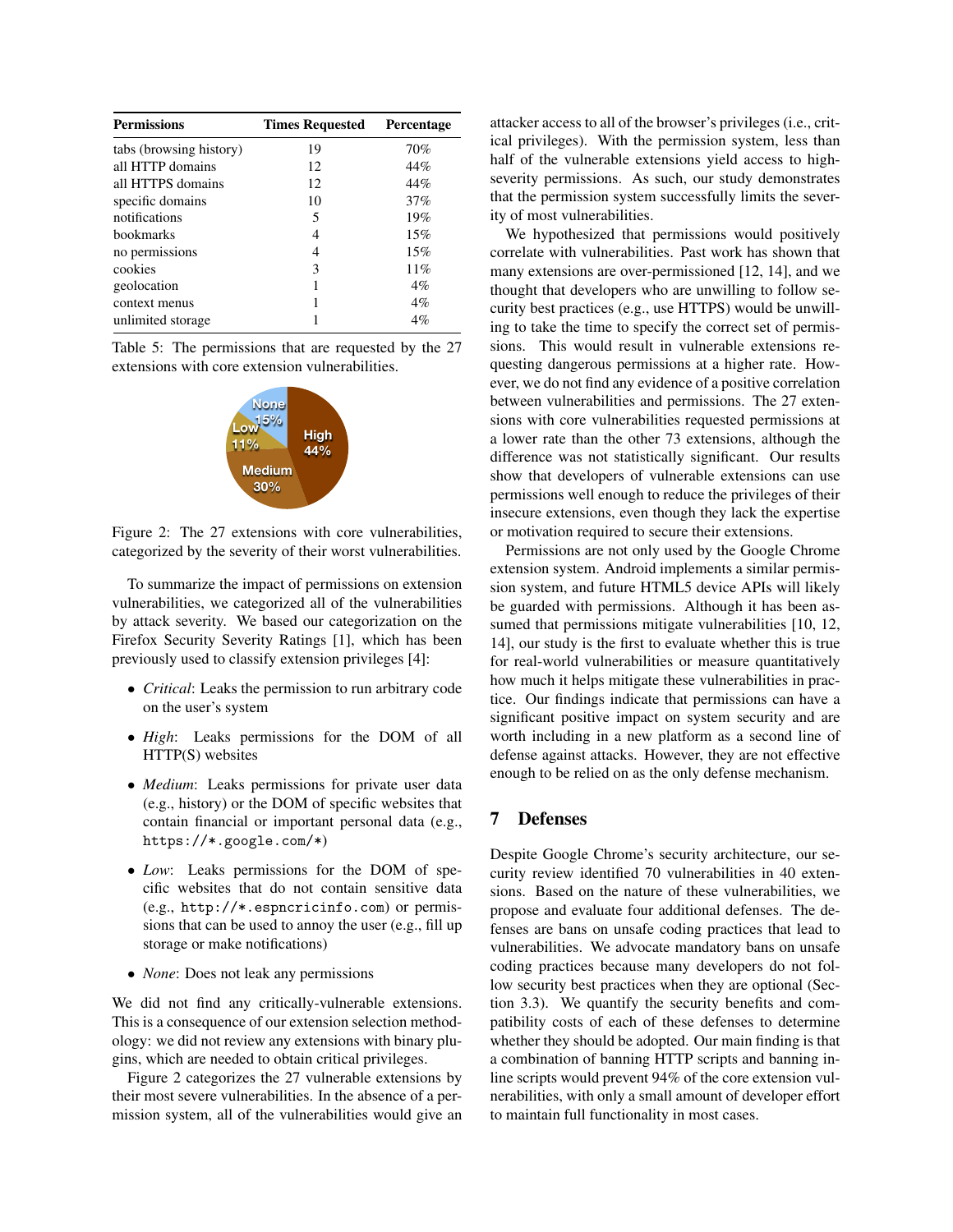In concurrent work, Google Chrome implemented Content Security Policy (CSP) for extensions. CSP can be used to enforce all four of these defenses. Initially, the use of CSP was wholly optional for developers. As of Chrome 18, extensions that take advantage of new features will be subject to a mandatory policy; this change was partially motivated by our study [5].

## 7.1 Banning HTTP Scripts

Scripts fetched over HTTP are responsible for half of the vulnerabilities that we found. All of these vulnerabilities could be prevented by not allowing extensions to add HTTP scripts to their core extensions [15] or to HTTPS websites. Extensions that currently violate this restriction could be easily modified to comply by packaging the script with the extension or using a HTTPS URL. Only vulnerable extensions would be affected by the ban because any extension that uses HTTP scripts will be vulnerable to man-in-the-middle attacks.

Core Extension Vulnerabilities. Banning HTTP scripts from core extensions would remove 28 core extension vulnerabilities (56% of the total core extension vulnerabilities) from 15 extensions. These 15 extensions load HTTP scripts from 13 domains, 10 of which already offer the same script over HTTPS. The remaining 3 scripts are static files that could be downloaded once and packaged with the extensions.

Website Vulnerabilities. Preventing extensions from adding HTTP scripts to HTTPS websites would remove 8 website vulnerabilities from 8 extensions (46% of the total website vulnerabilities). These vulnerabilities allow a network attacker to circumvent the protection that HTTPS provides for websites. The extensions load HTTP scripts from 7 domains, 3 of which offer an HTTPS option. The remaining 4 scripts are static scripts that could be packaged with the extensions.

## 7.2 Banning Inline Scripts

Untrusted data should not be added to pages as HTML because it can contain inline scripts (e.g., inline event handlers, links with embedded JavaScript, and <script> tags). For example, untrusted data could contain an image tag with an inline event handler: <img onload="doEvil();" ...>. We find that 40% of the core extension vulnerabilities are caused by adding untrusted data to pages as HTML. These vulnerabilities could be prevented by not allowing any inline scripts to execute: the untrusted data will still be present as HTML, but it would be static. JavaScript will only run on a page if it is in a separate .js file that is stored locally or loaded from a trusted server that the developer has whitelisted.

Banning inline scripts from extension HTML would eliminate 20 vulnerabilities from 15 extensions. All of these vulnerabilities are core extension vulnerabilities. Content script vulnerabilities cannot be caused by inline scripts, and we cannot prevent extensions from adding inline scripts to HTTPS websites because existing enforcement mechanisms cannot differentiate between a website's own inline scripts and extension-added scripts.

However, banning inline scripts has costs. Developers use legitimate inline scripts for several reasons, such as to define event handlers. In order to maintain functionality despite the ban, all extensions would need to delete their inline scripts from HTML and move them to separate .js files. Inline event handlers (e.g., onclick) cannot simply be copied and pasted; they need to be rewritten as programmatically using the DOM API.

We reviewed the 100 extensions to determine what changes would be needed to comply with a ban on inline scripts. Applying this ban breaks 79% of the extensions. However, all of the extensions could be retrofitted to work without inline scripts without significant changes to the extension. Most of the compatibility costs pertain to moving the extensions' inline event handlers. The extensions contain an average of 7 event handlers, with a maximum of 98 and a minimum of 0 event handlers.

### 7.3 Banning Eval

Dynamic code generation converts strings to code, and its use can lead to vulnerabilities if the strings are untrusted data. Disallowing the use of dynamic code generation (e.g., eval and setTimeout) would eliminate three vulnerabilities: one core extension vulnerability, and two vulnerabilities that are both content script and core extension vulnerabilities.

We reviewed the 100 extensions and find that dynamic code generation is primarily used in three ways:

- 1. Developers sometimes pass static strings to setTimeout instead of functions. This coding pattern cannot be exploited. It would be easy to alter instances of this coding pattern to comply with a ban on dynamic code generation; the strings simply need to be replaced with equivalent functions.
- 2. Some developers use eval on data instead of JSON.parse. We identified one vulnerability that was caused by this practice. In the absence of dynamic code generation, developers could simply use the recommended JSON.parse.
- 3. Two extensions use eval to run user-specified scripts that extend the extensions. In both cases, their error is that they fetch the extra scripts over HTTP instead of HTTPS. For these two extensions, a ban on eval would prevent the vulnerabilities but irreparably break core features of the extensions.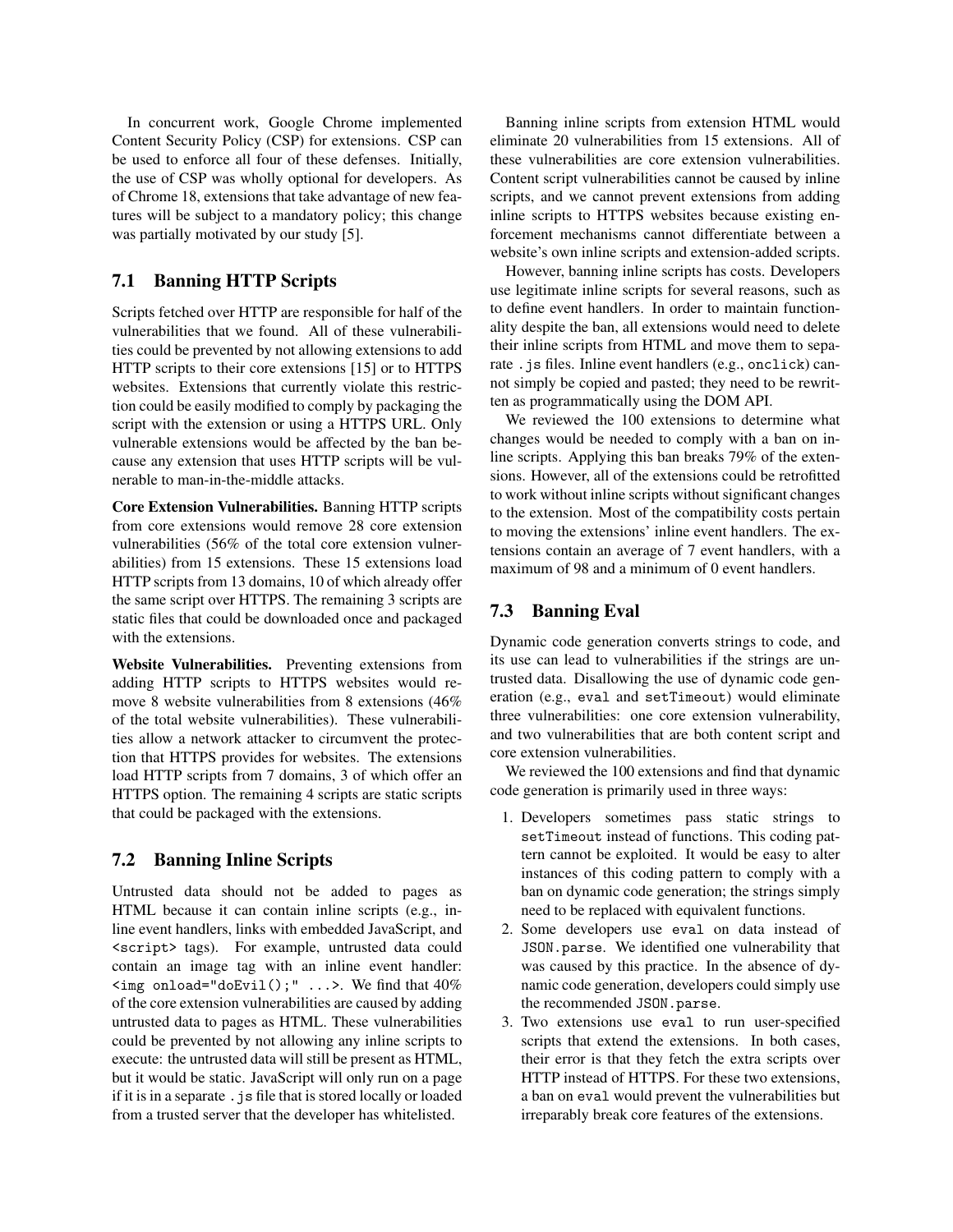| <b>Restriction</b>                    | <b>Security</b><br><b>Benefit</b> | Broken.<br><b>But Fixable</b> | <b>Broken And</b><br><b>Unfixable</b> |
|---------------------------------------|-----------------------------------|-------------------------------|---------------------------------------|
| No HTTP scripts in core               | 15%                               | 15%                           | $0\%$                                 |
| No HTTP scripts on HTTPS websites     | 8%                                | 8%                            | $0\%$                                 |
| No inline scripts                     | 15%                               | 79%                           | $0\%$                                 |
| No eval                               | 3%                                | 30%                           | $2\%$                                 |
| <b>No HTTP XHRs</b>                   | 17%                               | 29%                           | 14%                                   |
| All of the above                      | 35%                               | 86%                           | $16\%$                                |
| No HTTP scripts and no inline scripts | $32\%$                            | 80%                           | $0\%$                                 |
| Chrome 18 policy                      | 27%                               | 85%                           | $2\%$                                 |

Table 6: The percentage of the 100 extensions that would be affected by the restrictions. The "Security Benefit" column shows the number of extensions that would be fixed by the corresponding restriction.

Richards et al. present additional uses of eval in a largescale study of web applications [24].

We find that 32 extensions would be broken by a ban on dynamic code generation. Most instances can easily be replaced, but 2 extensions would be permanently broken. Overall, a ban on eval would fix three vulnerabilities at the cost of fundamentally breaking two extensions.

## 7.4 Banning HTTP XHR

Network attacks can occur if untrusted data from an HTTP XMLHttpRequest is allowed to flow to a JavaScript execution sink. 30% of the 70 vulnerabilities are caused by allowing data from HTTP XHRs to execute. One potential defense is to disallow HTTP XHRs; all XHRs would have to use HTTPS. This ban would remove vulnerabilities from 17 extensions.

However, banning HTTP XHRs would have a high compatibility cost. The only way to comply with an HTTPS-only XHR policy is to ensure that the server supports HTTPS; unlike scripts, remote data cannot be packaged with extensions. Developers who do not control the servers that their extensions interact with will not be able to adapt their extensions. Extension developers who also control the domains may be able to add support for HTTPS, although this can be a prohibitively expensive and difficult process for a novice developer.

We reviewed the 100 extensions and found that 29% currently make HTTP XHRs. All of these would need to be changed to use HTTPS XHRs. However, not all of the domains offer HTTPS. Ten extensions request data from at least one HTTP-only domain. Additionally, four extensions make HTTP XHRs to an unlimited number of domains based on URLs provided by the user; these extensions would have permanently reduced functionality. For example, *Web Developer* lets users check whether a website is valid HTML. It fetches the user-specified website with an XHR and then validates it. Under a ban on HTTP XHRs, the extension would not be able to validate HTTP websites. In total, 14% of extensions would have some functionality permanently disabled by the ban.

### 7.5 Recommendations

Table 6 summarizes the benefits and costs of the defenses. If the set of 100 extensions were subject to all four bans, only 5 vulnerable extensions would remain, and 16 extensions would be permanently broken. Based on this evaluation, we conclude:

- We strongly recommend banning HTTP scripts and inline scripts; together, they would prevent 47 of the 50 core extension vulnerabilities, and no extension would be permanently broken. The developer effort required to comply with these restrictions is modest.
- Banning eval would have a neutral effect: neither the security benefits nor the costs are large. Consequently, we advise against banning eval.
- We do not recommend banning HTTP XHRs, given the number of extensions that would be permanently disabled by the ban. Of the 20 vulnerabilities that the ban on HTTP XHRs would prevent, 70% could also be prevented by banning inline scripts. We do not feel that the ban on HTTP XHRs adds enough value to justify breaking 14% of extensions.

Starting with Chrome 18, extensions will be subject to a CSP that enforces some of these bans [13]. Our study partially motivated their decision to adopt the bans [5], although the policy that they adopted is slightly stricter than our recommendations. The mandatory policy in Chrome 18 will ban HTTP scripts in core extensions, inline scripts, and dynamic code generation. Due to technical limitations, they are not adopting a ban on adding HTTP scripts to HTTPS websites. The policy will remove all of the core extension vulnerabilities that we found. The only extensions that the policy will permanently break are the two extensions that rely on eval.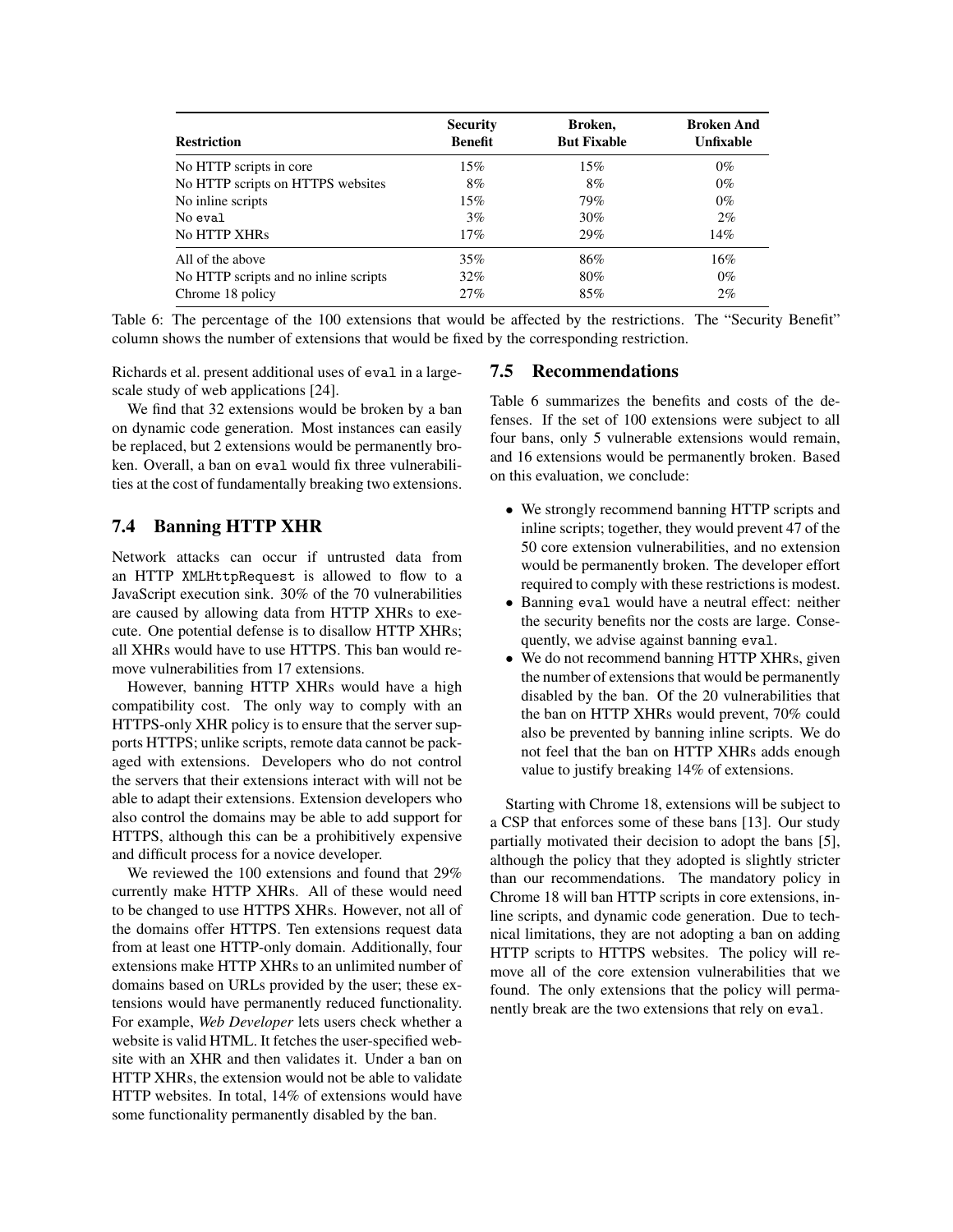## 8 Related Work

*Extension vulnerabilities.* To our knowledge, our work is the first to evaluate the efficacy of the Google Chrome extension platform, which is widely deployed and explicitly designed to prevent and mitigate extension vulnerabilities. Vulnerabilities in other extension platforms, such as Firefox, have been investigated by previous researchers [20, 3]. We found that 40% of Google Chrome extensions are vulnerable, which is in contrast to a previous study that found that 0.24% of Firefox extensions contain vulnerabilities [3]. This does not necessarily imply that Firefox extensions are more secure; rather, our scopes and methodologies differ. Unlike the previous study, we considered network attackers as well as web attackers. We find that 5% of Google Chrome extensions have the types of web vulnerabilities that the previous study covered. The remaining discrepancy could be accounted for by our methodology: we employed expert human reviewers whereas previous work relied on a static analysis tool that does not model dynamic code evaluation, data flow through the extension API, data flow through DOM APIs, or click injection attacks.

*Privilege separation.* Privilege separation is a fundamental software engineering principle proposed by Saltzer and Schroeder [25]. Numerous works have applied this concept to security, such as OpenSSH [23] and qmail [6]. Recently, researchers have built several tools and frameworks to help developers privilege separate their applications [7, 11, 17, 18, 22]. Studies have established that privilege separation has value in software projects that employ security experts (e.g., browsers [9]). However, we focus on the effectiveness of privilege separation in applications that are not written by security experts.

In concurrent and independent work, Karim et al. studied the effectiveness of privilege separation in Mozilla Jetpack extensions [16]. Like Chrome extensions, Jetpack extensions are split into multiple components with different permissions. They statically analyzed Jetpack extensions and found several capability leaks in modules. Although none of these capability leaks are tied to known vulnerabilities, the capability leaks demonstrate that developers can make errors in a privilege-separated environment. Their findings support the results of our analysis of privilege separation in Chrome extensions.

*Extension permissions.* Previous researchers have established that permissions can reduce the privileges of extensions without negatively impacting the extensions' functionality [4, 12]. Studies have also shown that some extensions request unnecessary permissions, which is undesirable because it unnecessarily increases the scope of a potential vulnerability [12, 14]. All of these past studies asserted that the correct usage of permissions could reduce the severity of attacks on extensions. However, they did not study whether this is true in practice or quantify the benefit for deployed applications. To our knowledge, we are the first to test whether permissions mitigate vulnerabilities in practice.

*CSP compatibility.* Adapting websites to work with CSP can be a challenging undertaking for developers, primarily due to the complexities associated with server-side templating languages [31]. However, extensions do not use templating languages. Consequently, applying CSP to extensions is easier than applying it to websites in most cases. We expect that our CSP compatibility findings for extensions will translate to packaged JavaScript and packaged web applications.

*Malicious extensions.* Extension platforms can be used to build malware (e.g., FFsniFF and Infostealer.Snifula [33]). Mozilla and Google employ several strategies to prevent malicious extensions, such as domain verification, fees, and security reviews. Liu et al. propose changes to Chrome to make malware easier to identify [19]. Research on extension malware is orthogonal to our work, which focuses on external attackers that leverage vulnerabilities in benign-but-buggy extensions.

## 9 Conclusion

We performed a security review on a set of 100 Google Chrome extensions, including the 50 most popular, and found that 40% have at least one vulnerability. Based on this set of vulnerabilities, we evaluated the effectiveness of Chrome's three extension security mechanisms: isolated worlds, privilege separation, and permissions.

We found that the isolated worlds mechanism is highly effective because it prevents common developer errors (i.e., data-as-HTML errors). The effectiveness of isolated worlds means that privilege separation is rarely needed. Privilege separation's infrequent usefulness may not justify the complexity and communication overhead that it adds to extensions. However, our study shows that privilege separation would improve security in the absence of isolated worlds. We also found that permissions can have a significant positive impact on system security; developers of vulnerable extensions can use permissions well enough to reduce the scope of their vulnerabilities.

Although we demonstrated that privilege separation and permissions can mitigate vulnerabilities, developers do not always use them optimally. We identified several instances in which developers accidentally negated the benefits of privilege separation or intentionally circumvented the privilege separation boundary to implement features. Similarly, extensions sometimes ask for more permissions than they need [12]. Automated tools for privilege separation and permission assignment could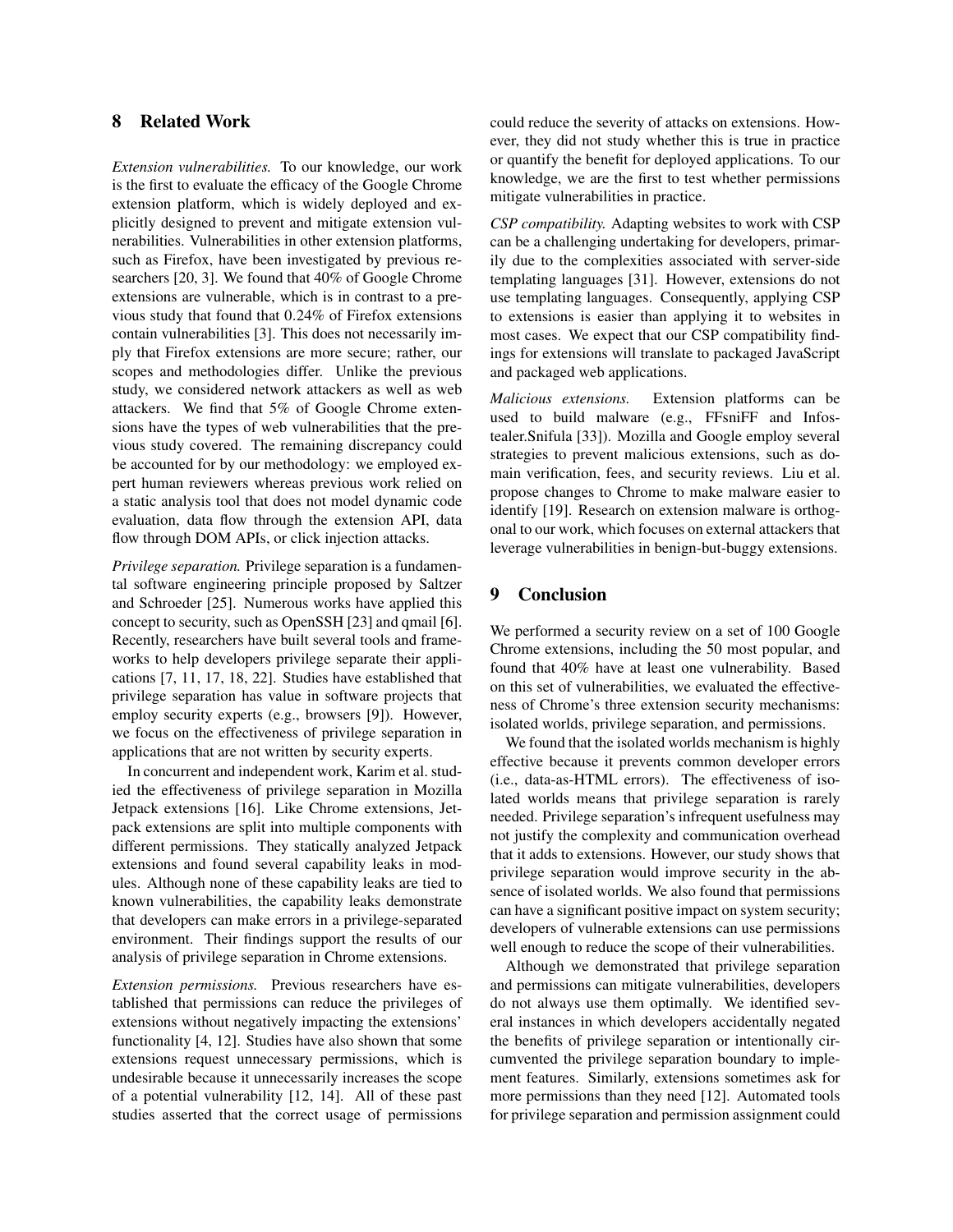help developers better use these security mechanisms, thereby rendering them even more effective.

Despite the successes of these security mechanisms, extensions are widely vulnerable. The vulnerabilities occur because the system was designed to address only one threat: websites that attack extensions through direct interaction. There are no security mechanisms to prevent direct network attacks on core extensions, website metadata attacks, or attacks on websites that have been altered by extensions. This finding should serve as a reminder that multiple threats should be considered when initially designing a system. We propose to prevent these additional threats by banning insecure coding practices that commonly lead to vulnerabilities; bans on HTTP scripts and inline scripts would remove 94% of the most serious attacks with a tractable developer cost.

#### Acknowledgements

We would like to thank Prateek Saxena and Adam Barth for their insightful comments. This material is based upon work supported by Facebook and National Science Foundation Graduate Research Fellowships. Any opinions, findings, conclusions, or recommendations expressed here are those of the authors and do not necessarily reflect the views of Facebook or the National Science Foundation. This work is also partially supported by National Science Foundation grant CCF-0424422, a gift from Google, and the Intel Science and Technology Center for Secure Computing.

## References

- [1] L. Adamski. Security severity ratings. https://wiki.mozilla.org/Security\_ Severity\_Ratings.
- [2] B. Adida, A. Barth, and C. Jackson. Rootkits for JavaScript Environments. In *Web 2.0 Security and Privacy (W2SP)*, 2009.
- [3] S. Bandhakavi, S. T. King, P. Madhusudan, and M. Winslett. VEX: Vetting Browser Extensions For Security Vulnerabilities. In *USENIX Security*, 2010.
- [4] A. Barth, A. P. Felt, P. Saxena, and A. Boodman. Protecting Browsers from Extension Vulnerabilities. In *Network and Distributed System Security Symposium (NDSS)*, 2010.
- [5] Adam Barth. More secure extensions, by default. http://blog.chromium.org/2012/02/ more-secure-extensions-by-default.html, February 2012.
- [6] D. J. Bernstein. The qmail security guarantee. http://cr.yp.to/qmail/guarantee.html.
- [7] A. Bittau, P. Marchenko, M. Handley, and B. Karp. Wedge: splitting applications into reduced-privilege compartments. In *USENIX Symposium on Networked Systems Design and Implementation*, 2008.
- [8] B. Chess, Y. T. O'Neil, and J. West. JavaScript Hijacking. Technical report, Fortify, 2007.
- [9] J. Drake, P. Mehta, C. Miller, S. Moyer, R. Smith, and C. Valasek. Browser Security Comparison: A Quantitative Approach. Technical report, Accuvant Labs, 2011.
- [10] A. P. Felt, E. Chin, S. Hanna, D. Song, and D. Wagner. Android Permissions Demystified. In *ACM Conference on Computer and Communication Security (CCS)*, 2011.
- [11] A. P. Felt, M. Finifter, J. Weinberger, and D. Wagner. Diesel: Applying Privilege Separation to Database Access. In *ACM Symposium on Information, Computer and Communications Security (AsiaCCS)*, 2011.
- [12] A. P. Felt, K. Greenwood, and D. Wagner. The Effectiveness of Application Permissions. In *USENIX Conference on Web Application Development (WebApps)*, 2011.
- [13] Google Chrome Extensions. Content Security Policy (CSP). http://code. google.com/chrome/extensions/trunk/ contentSecurityPolicy.html.
- [14] A. Guha, M. Fredrikson, B. Livshits, and N. Swamy. Verified security for browser extensions. In *IEEE Symposium on Security and Privacy*, 2011.
- [15] C. Jackson. Block chrome-extension:// pages from importing script over non-https connections. http://code.google.com/p/chromium/ issues/detail?id=29112.
- [16] Rezwana Karim, Mohan Dhawan, Vinod Ganapathy, and Chung chiech Shan. An Analysis of the Mozilla Jetpack Extension Framework. In *Proceedings of the 26th European Conference on Object-Oriented Programming (ECOOP)*, 2012.
- [17] A. Krishnamurthy, A. Mettler, and D. Wagner. Fine-grained privilege separation for web applications. In *International Conference on World Wide Web (WWW)*, 2010.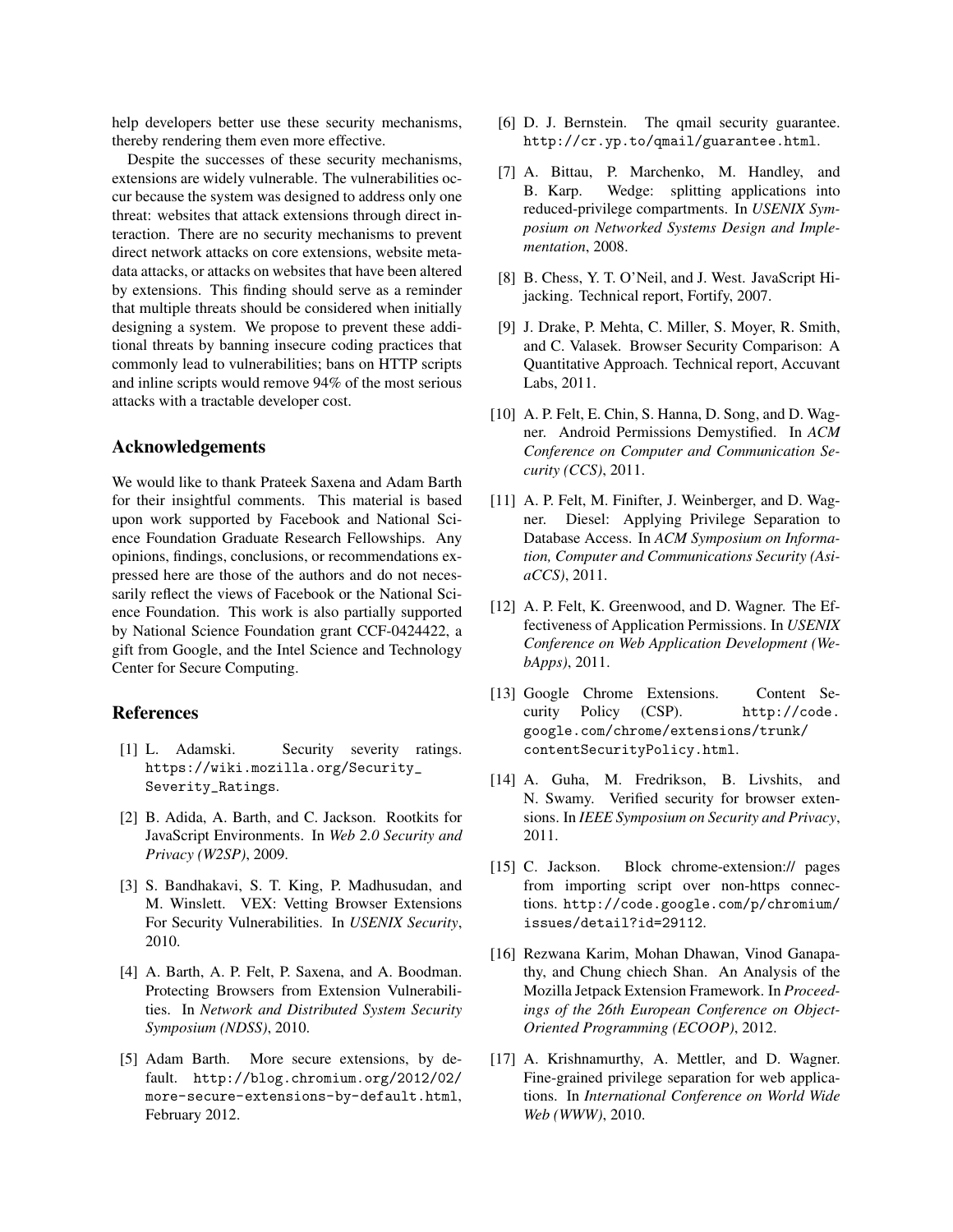- [18] M. Krohn, P. Efstathopoulos, C. Frey, F. Kaashoek, E. Kohler, D. Mazieres, R. Morris, M. Osborne, ` S. VanDeBogart, and D. Ziegler. Make Least Privilege a Right (Not a Privilege). In *Conference on Hot Topics in Operating Systems*, 2005.
- [19] L. Liu, X. Zhang, G. Yan, and S. Chen. Chrome Extensions: Threat Analysis and Countermeasures. In *Network and Distributed System Security Symposium (NDSS)*, 2012.
- [20] R. S. Liverani and N. Freeman. Abusing Firefox Extensions. Defcon17.
- [21] A. Mikhailovsky, K. V. Gavrilenko, and A. Vladimirov. The Frame of Deception: Wireless Man-in-the-Middle Attacks and Rogue Access Points Deployment. http://www.informit.com/articles/ article.aspx?p=353735&seqNum=7, 2004.
- [22] D. Murray and S. Hand. Privilege separation made easy: trusting small libraries not big processes. In *European Workshop on System Security (EU-ROSEC)*, 2008.
- [23] N. Provos, M. Friedl, and P. Honeyman. Preventing Privilege Escalation. In *USENIX Security Symposium*, 2003.
- [24] G. Richards, C.Hammer, B. Burg, and J. Vivek. The Eval that Men Do: A Large-scale Study of the Use of Eval in JavaScript Applications. In *European Conference on Object-Oriented Programming*, 2012.
- [25] J. Saltzer and M. D. Schroeder. The Protection of Information in Computer Systems. In *IEEE 63*, 1975.
- [26] R. Saltzman and A. Sharabani. Active Man in the Middle Attacks: A Security Advisory. Technical report, IBM, 2009.
- [27] StackOverflow. Why is using JavaScript eval function a bad idea? http://stackoverflow.com/ questions/86513/why-is-using-javascript -eval-function-a-bad-idea.
- [28] B. Sterne and A. Barth. Content security policy. https://dvcs.w3.org/hg/ content-security-policy/raw-file/tip/ csp-specification.dev.html.
- [29] Brandon Sterne and Adam Barth. Content security policy 1.1. https://dvcs.w3.org/hg/ content-security-policy/raw-file/tip/ csp-specification.dev.html, May 2012.
- [30] S. Wagner, J. Jurgens, C. Koller, and P. Trischberger. Comparing Bug Finding Tools with Reviews and Tests. *Lecture Notes in Computer Science*, 2005.
- [31] J. Weinberger, A. Barth, and D. Song. Towards Client-side HTML Security Policies. In *Workshop on Hot Topics on Security (HotSec)*, 2011.
- [32] S. Willison. Understanding the Greasemonkey vulnerability. http://simonwillison.net/2005/ Jul/20/vulnerability/.
- [33] C. Wuest and E. Florio. Firefox and Malware: When Browsers Attack. Technical report, Symantec, 2009.

## A. List of Extensions

We selected 100 extensions from the official Chrome extension directory. We have coded extensions as follows: vulnerable and fixed  $({}^{\dagger})$ , vulnerable but not fixed  $({}^{\ddagger})$ , and created by Google (\*). We last checked whether extensions are still vulnerable on February 7, 2012.

#### Most Popular Extensions

The 50 most popular extensions (and versions) that we reviewed are as follows: AdBlock 2.4.6, FB Photo Zoom 1.1105.7.2, FastestChrome - Browse Faster 4.0.6† , Adblock Plus for Google Chrome? (Beta) 1.1.3† , Google Translate 1.2.3.1\*‡ , Google Dictionary (by Google) 3.0.0\*† , Downloads 1, Turn Off the Lights 2.0.0.7, Google Chrome to Phone Extension 2.3.0\*, Firebug Lite for Google Chrome 1.3.2.9761† , Docs PDF/PowerPoint Viewer (by Google) 3.5\*, RSS Subscription Extension (by Google)  $2.1.3**$ ; Webpage Screenshot  $5.2^{\dagger}$ , Mail Checker Plus for Google Mail 1.2.3.3, Awesome Screenshot: Capture & Annotate 3.0.4‡ , Google Voice (by Google)  $2.2.3.4**^{\dagger}$ , Speed Dial  $2.1*^{\dagger}$ , Smooth Gestures 0.15.2, Xmarks Bookmark Sync 1.0.14, Send from Gmail (by Google) 1.12\*, SocialPlus! 2.5.4<sup>‡</sup>, Flash-Block 0.9.31, AddThis - Share & Bookmark (new) 2.1† , WOT 1.1, Add to Amazon Wish List 1.0.0.4† , Stumble-Upon 3.5.18.1† , Google Calendar Checker (by Google) 1.2.1\*, Clip to Evernote 5.0.14.9248, Google Quick Scroll 1.8\*, Stylish 0.7, Silver Bird 1.9.7.9† , Smooth-Scroll 1.0.1, Browser Button for AdBlock 0.0.13, TV 2.0.5, Fast YouTube Search 1.2‡ , Slideshow 1.2.9† , bit.ly — a simple URL shortener 1.2.1.9, Web Developer 0.3.1, LastPass 1.73.2, SmileyCentral 1.0.0.3‡ , Select To Get Maps 1.1.1‡ , TooManyTabs for Chrome 1.6.5, Blog This! (by Google) 0.1.1\*, TinEye Reverse Image Search 1.1, ESPN Cricinfo 1.8.3† , MegaUpload DownloadHelper 1.2, Forecastfox 2.0.10‡ , PanicButton